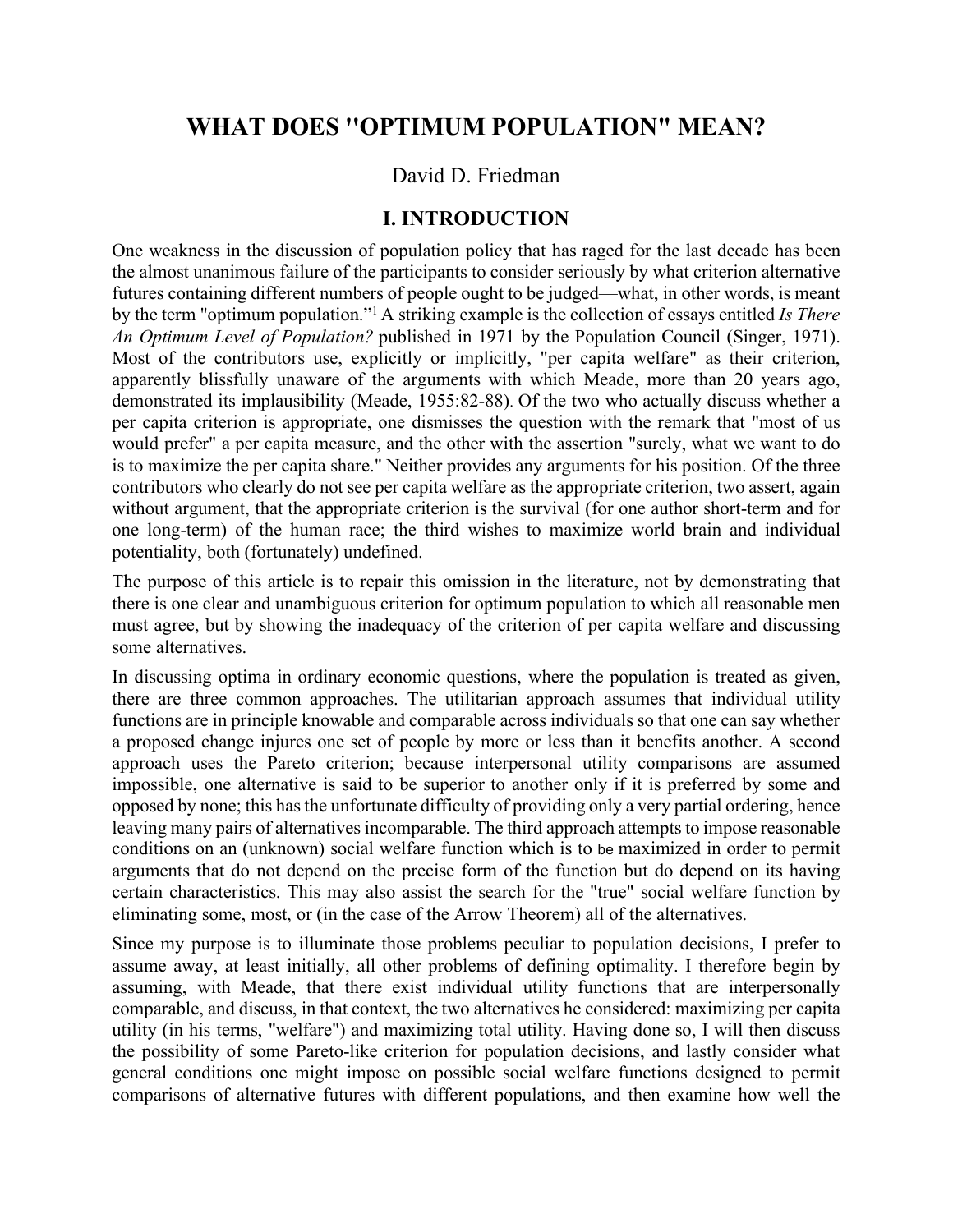criteria I have considered meet those conditions.

## **II. PER CAPITA UTILITY AND TOTAL UTILITY**

Consider two alternative futures with different populations. If our criterion is per capita utility, we compare the two futures by taking, for each, the sum of the utilities received by its inhabitants divided by their number; the higher figure defines the better society. Assuming that our utility function is defined in the sense described by Von Neumann and Morgenstern (1944:15-30), this corresponds to saying that the better society is that in which a person would prefer to be randomly placed; a "lottery" consisting of an equal chance of living any one of the society's lives will itself have a utility equal to the average of the utilities of those lives. This seems, at first glance, an unobjectionable criterion.

It involves, however, a fallacy of composition. Consider two alternative futures, each with a population of one hundred; in future A, the average utility is 80 utiles per person and in future B, it is 100. Suppose we wish to compare, not A and B, but A and A', and B and B', where A' and B' are created from A and B, respectively, by adding, in each case, one more person with a utility of 90 utiles. We assume that the additional person is in precise utility balance with the rest of his population; nobody else is helped or hurt by his existence. Imagine, if you like, that he is born, lives, and dies on a desert island without ever seeing another human being.

If our criterion is average utility, it follows that A' is superior to A, but B' is inferior to B. Whether it is desirable or undesirable for a particular life to be lived then depends, not merely on what that life is like, but on what the lives of a set of people totally uninfluenced by the additional person are like. This is, surely, an unsatisfactory result.

It may be objected that in practice people are affected by each other—an additional person living a below average life will make other people miserable, either because they feel obliged to help him at a cost to themselves or because they receive negative utility from the knowledge that someone else is less happy than themselves. If this is so, then that fact should be included in defining the utility functions of our hypothetical populations. There still remains the question of how, in principle, we choose among such populations; if our criterion is to be one of average utility then even if, after taking account of all such effects, the additional person imposes no harm on the rest of the population (perhaps because they receive benefits from his existence that balance the costs) we must still judge his existence to be undesirable because it brings down the average, even though it does so without injuring anyone.

Meade made the same argument in a somewhat different form:

Suppose two communities A and B to exist. Suppose that neither has any appreciable economic dependence on the other so that the disappearance of A would not appreciably affect the standard of living in B nor the disappearance of B the standard of living in A. Suppose, further, that the standard of living in B is somewhat lower than in A, though both communities are prosperous and enjoy high standards. The strict application of the objective of maximizing welfare per head would lead to the conclusion that the world would be a better place if community B ceased to exist, since output per head for all citizens of A and B would certainly be increased if that section of the community with the somewhat lower standard were to cease to exist (Meade, 1955:87).

Following Meade's line of argument, it is worth noting that a strict application of the per capita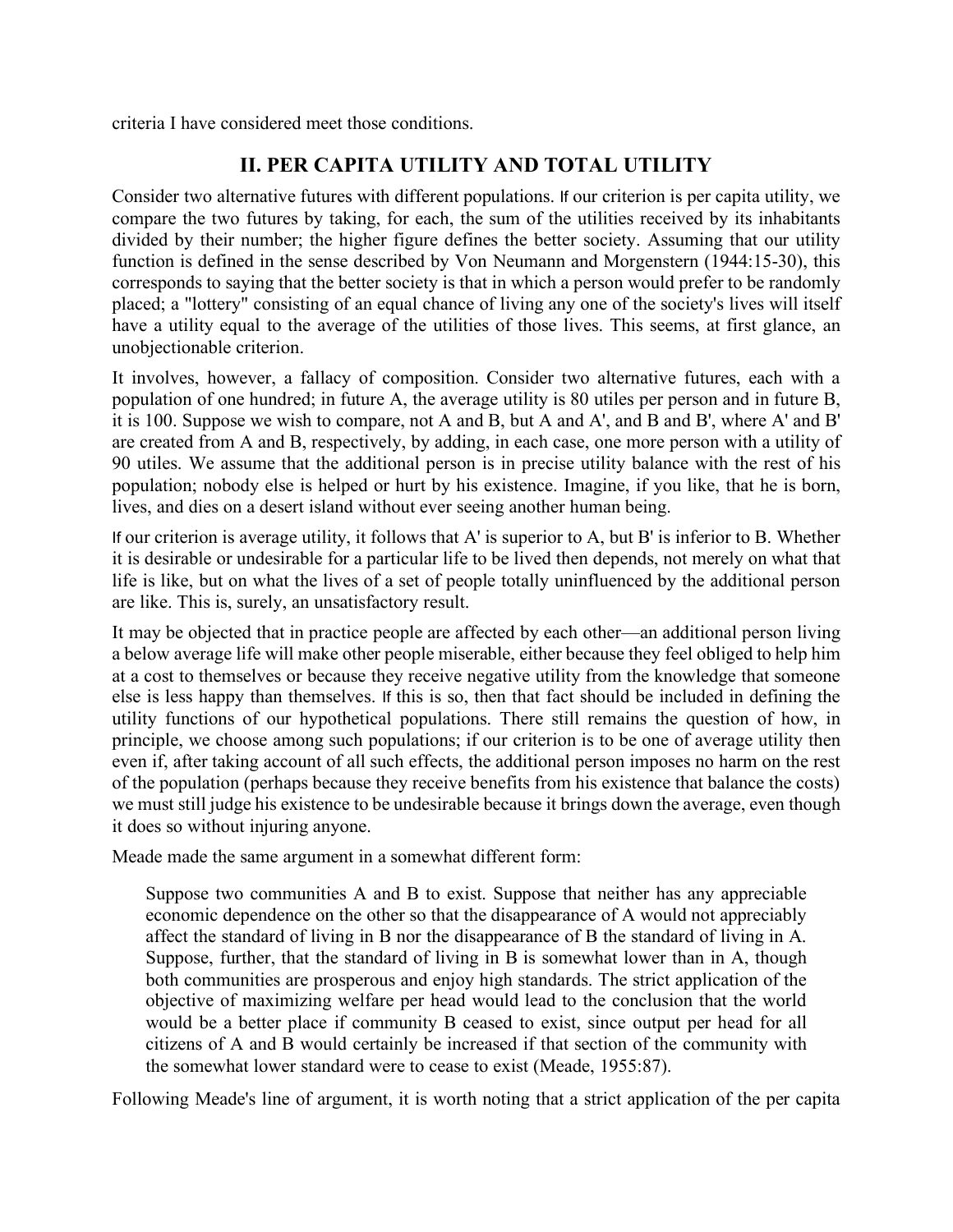criterion implies that everyone who is less happy than the average ought to be painlessly killed (or at least, to avoid the question of means versus ends, that it would be a good thing if they all dropped dead) unless he not only benefits other and happier people, but benefits them by enough to outweigh the "injury" he imposes on the average level of utility by his existence. It also implies, given the belief of most writers on population that people in poor countries are on average much less happy than people in rich countries, that an epidemic that depopulated the poorer parts of the world would be an unambiguously good thing. While few of those who support such a criterion would be willing to carry it that far, some do seem to accept similar conclusions of a less drastic sort—in particular, the conclusion that holding down the reproduction of the poor is a good thing in itself, independent of whether the existence of poor people harms or helps the not-poor.

The obvious alternative to maximizing per capita utility is to maximize total utility; this is the alternative Meade chooses. In order to define what this means, we must first define zero utility. This was not necessary when we were concerned with per capita utility because the addition of a constant to everyone's utility function<sup>2</sup> results in adding the same constant to the average, hence that population that has the higher average utility before the transformation will have a higher utility after as well. This is not true for total utility; the lower the level that we define as corresponding to zero utility, the more favorable the total utility criterion is to larger populations. Going back to our previous example of A and A', the question now is whether the additional person brings with him positive or negative utility—or, if we drop the assumption that his existence does not influence others, whether the difference between his own utility and the net reduction he causes in the utility of others is positive or negative. This depends crucially on what standard of life corresponds to zero utility.

Meade recognized the problem and so defined what he called a "welfare subsistence level":

A man may be above the basic "physical subsistence" level and yet his existence may be considered so wretched as to count as a minus quantity from the point of view of economic welfare. He must attain something appreciably above the bare physical subsistence level before he can be said to be counted as a positive contribution to economic welfare (Meade, 1955:88).

This states the problem but does not answer it; how, in principle, does one decide where the welfare subsistence level is? The answer, I think, is that since utility functions are observable in the form of choices, and since negative utility is by definition that utility below which existence is worse than nonexistence, the zero point of the utility function is that point below which a person, given the choice, would prefer not to exist. But people have that choice; for many of us, suicide is not only possible but inexpensive—all it costs is our life. For others, it is possible but expensive those, for example, who believe that suicide, being a sin, imposes serious post mortem costs or those who value the welfare of others who would be injured by their death (dependent children, for instance).<sup>3</sup> Following the principle of consumer sovereignty to its somewhat grisly conclusion, it seems natural to say that if a person, having access to means for killing himself, refrains from doing so, it must be because his utility for living is greater than for dying. Making allowance for costs of dying (other than the opportunity cost of not living) such as pain, injury to others, and the price of the bullet, we than have a definition of zero utility; a person's utility is zero when he is exactly indifferent between committing a costless suicide and not doing so or when he would be indifferent to committing a costly suicide or not doing so, were his utility from living to be lowered by an amount corresponding to the costs of suicide (or were he to be offered additional benefits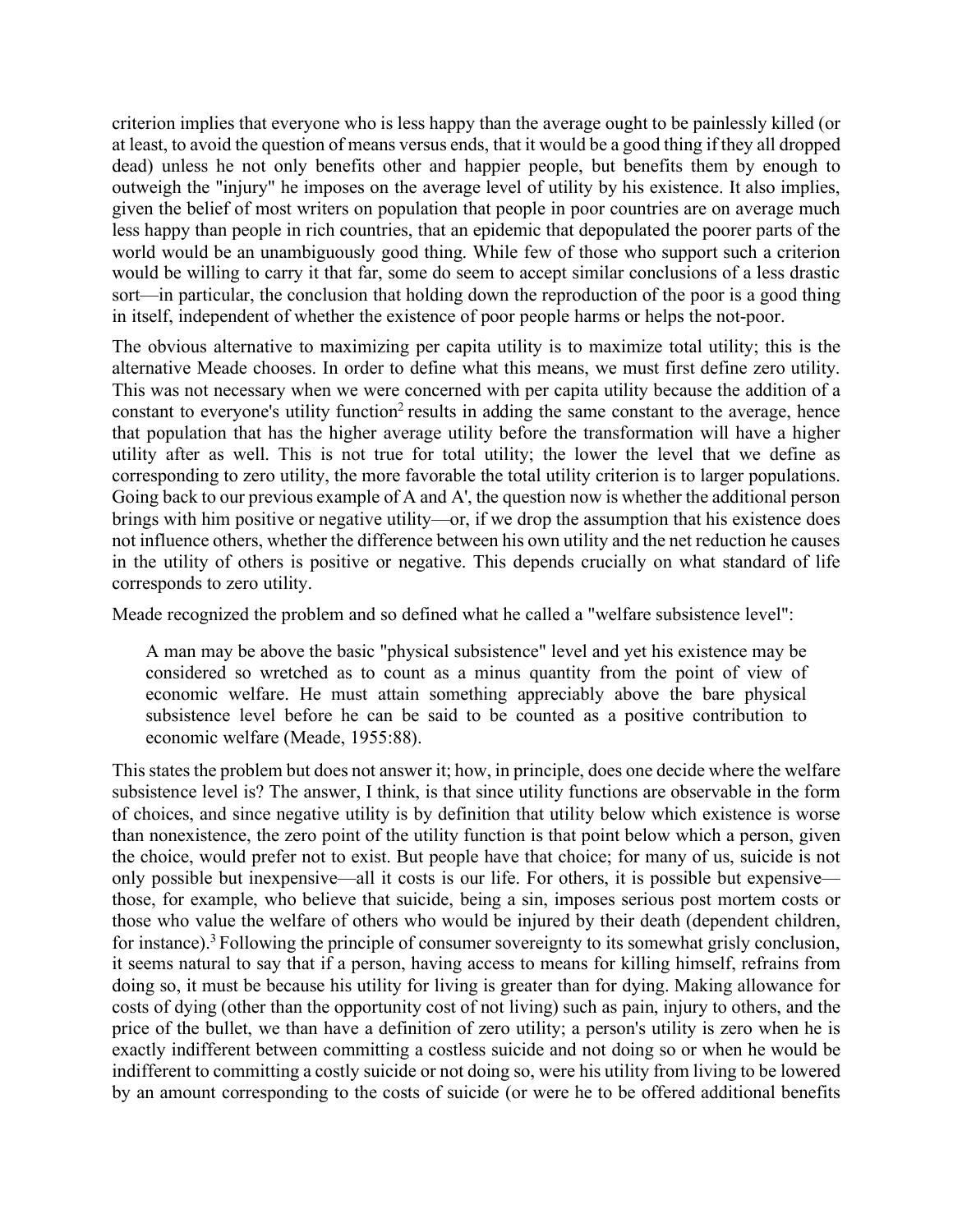from suicide, such as someone else taking care of his orphaned children, which canceled the  $costs$ ).<sup>4</sup>

This definition of zero utility, which seems to be the only one consistent with the usual economic approach to human behavior, makes the criterion of maximum *total* utility very favorable to large populations; if zero utility is defined as the suicide point then even in a very poor society additional children bring with them into the world substantial positive utility. More precisely, if we consider two societies D and E with populations  $P_0 > P_E$ , E will be more attractive only if a person choosing between a lottery that gives him a 1/ *P<sup>0</sup>* chance of living each of the lives in D and one that gives him a  $1/P_0$  chance of living each of the lives in E and a  $(P_0 - P_E)/P_0$  chance of dying, would prefer the latter. Introspection suggests that if  $P_0$  is substantially larger than  $P_E$ , E must be very much more attractive than D for that to happen.

We have seen that the criterion of maximizing per capita utility leads to the highly counterintuitive conclusion that the desirability of a particular life existing depends on the accident of whether the other people who happen to exist at the same time are better or worse off then the person who lives the life, so that the existence of a particular life will be judged desirable in one future and undesirable in another even if it has no interaction at all with those to whom it is being compared. It also leads, if taken seriously, to some rather unattractive recommendations for action. We now see that the alternative criterion of maximizing total utility is likely to lead to the conclusion that a world of 24 billion people living at the edge of subsistence is superior to a world of 4 billion living in prosperity—it seeming unlikely that an Indian peasant would be willing to play a game of Russian roulette with five chambers loaded, even if offered the opportunity of emigrating to the United States if he survived. The true utilitarian may reply that the result seems wrong only because we, having been brought up in affluence, fail to appreciate that the difference in utility between an Indian peasant and an American suburbanite is small compared to the difference between an Indian peasant and a corpse. Those of us who remain unconvinced may want to look for yet another criterion.

### **III. EXPANDED PARETO CRITERION**

#### *A. Principles*

To do so, I replace the assumption that utility functions exist and are interpersonally comparable with the weaker assumption than an individual can in principle compare the attractiveness to him of his life with that of being another person living another life in some alternative future. While this may seem somewhat strained, it is difficult to see how we can make any statements at all about the relative attractiveness of different futures inhabited by different people without something of the sort.

Our new criterion should be chosen to avoid the problems generated by both the per capita utility and total utility criteria. It should avoid the fallacy of composition by which below average lives are treated as if, by bringing down the average, they inflicted a positive injury on the rest of the population. And it should reflect at least a decent agnosticism concerning the superiority of a future with large numbers of less happy people to one with fewer numbers of happier people. The cost of this avoidance, by analogy with the ordinary Pareto criterion, will be the failure to provide a complete ordering; some, perhaps many, pairs of alternative futures will be incomparable.

As a first try, based on the Pareto criterion and my previous argument about how zero utility should be defined, let us say that a larger society D with population  $P_D$  is superior to a smaller society E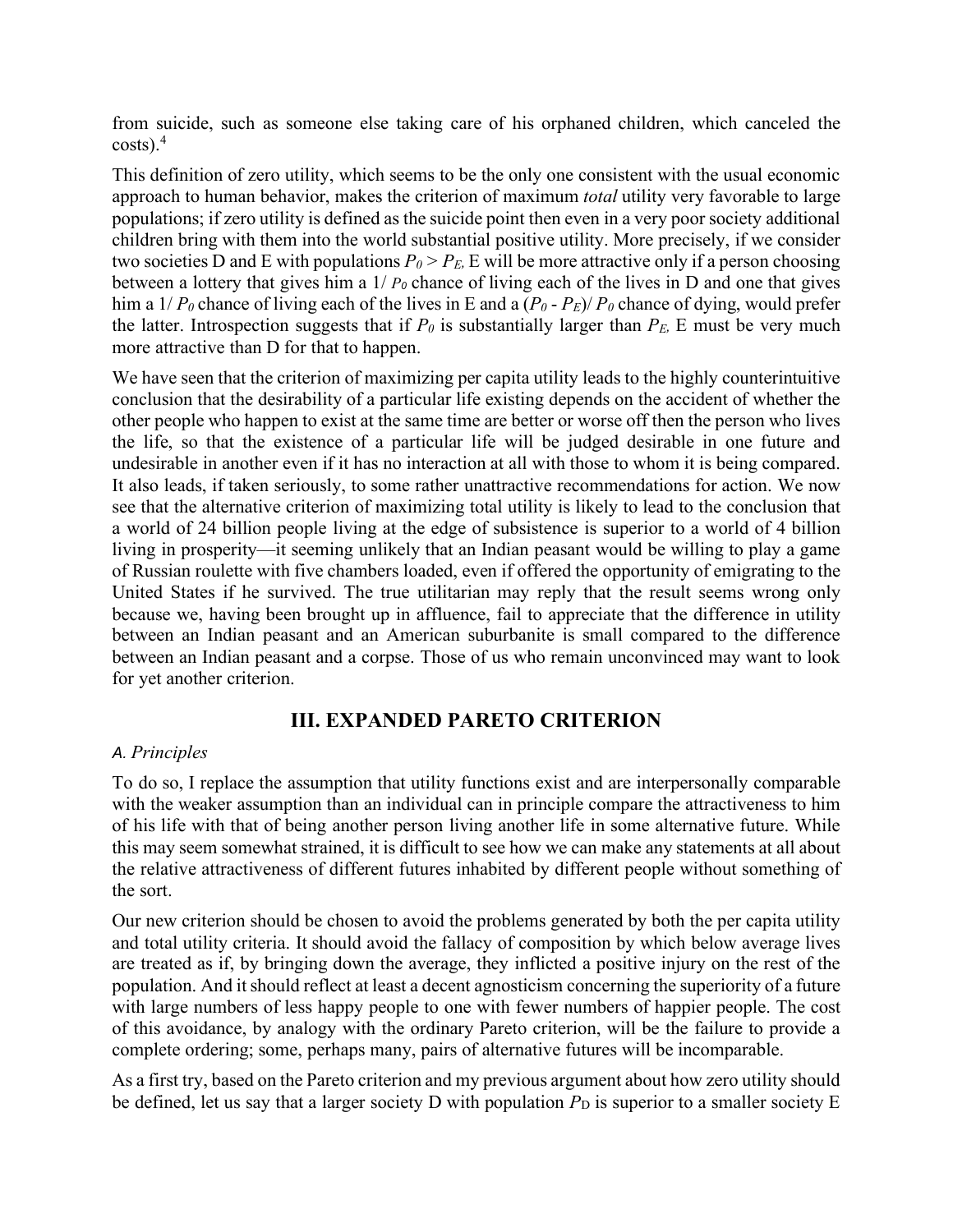with population  $P_{\rm E}$  if D contains a subset d of size  $P_{\rm E}$  for which there exists a one-to-one mapping between D and E, such that each person in E is mapped into a person in d whose life he regards as at least as attractive as his own,<sup>5</sup> provided that the individuals in  $(D - d)$  have a utility of at least zero in the sense defined earlier. In other words, a larger society is more attractive if it contains enough "spaces" for the population of the smaller society which the members of that society consider at least as attractive as the spaces they presently occupy, and if the remaining members of the larger society are at least sufficiently happy to prefer life to costless suicide.

Applying the same principle in the opposite direction, we could say that the smaller society is superior if it contains "spaces" for all the members of the larger society that they regard as at least as attractive as those they now occupy, where the "excess spaces" corresponding to the difference in the two populations each consist of a "life" of not living.

There are some difficulties with this. To begin with, it implies that a smaller society will never be found superior to a larger, however attractive the smaller may be, unless the larger contains a number of people, equal to the difference in the populations, who would rather be dead than alive. This seems, to put it mildly, unlikely. It further implies that a larger society will never be found superior as long as it contains at least  $P_0 - P_E + 1$  lives that nobody in the smaller society prefers to his own. In eliminating our previous problems, we have come up with an ordering so partial as to be virtually nonexistent.

The situation can be improved by altering the criterion in a way that allows the attractiveness of one life to balance the unattractiveness of another. Consider two alternative societies, each of which has only two members. The better-off member of society B (call him  $b_1$ ) is much better off than the better-off member of society A  $(a_1)$ ; the worse-off member  $(b_2)$  is slightly worse off (than a2). Under our criterion as so far given, A and B are incomparable. They are equally incomparable under the conventional Pareto criterion, if we think of  $a_2$  and  $b_2$  as corresponding to two different alternatives for the same person, and  $a_1$  and  $b_1$  similarly. "Going from" A to B makes one person better off and one worse off; hence neither it nor the reverse change is a Pareto improvement.

But in the context of population we are comparing, not two different futures for the same set of people (as in the conventional Pareto case), but two different futures for two different populations—different in who is in them even if the two populations happen to be of the same size. *A priori*, there is no more reason to compare  $a_2$  to  $b_2$  than to compare him to  $b_1$  — or to a mixture of the two. Suppose the relative attractiveness of different roles in the different populations is such that  $a_1$  would prefer a lottery made up of a .9 chance of being  $b_1$  and a .1 chance of being  $b_2$  to his present life, and that a<sub>2</sub> would similarly prefer a .1 chance of being  $b_1$  plus a .9 chance of being b<sub>2</sub>. There then exists a mapping, not of people into people but of people into probability mixes of people, which uses up all of the "places" in both (equal-sized) populations, and which maps each person in A into a preferred alternative (a lottery among possible places) in B. It seems reasonable to say that if this is the case, then B is preferable to A, in a sense analogous but not identical to the normal Pareto criterion . By extension, we can say that a larger population future is superior to a smaller population future if there exists some mapping from the latter to the former that maps each individual into a probability mix of lives (a lottery with probabilities for living each of one or more of the lives lived in the larger society) such that the total probabilities in each lottery add up to one, and the sum of the probabilities with which different people are mapped into the same life adds up to no more than one, where each individual regards his lottery as at least as attractive as his present life, and where any life in the larger society for which the summed probabilities do not add up to one corresponds to a person in the larger society whose utility is not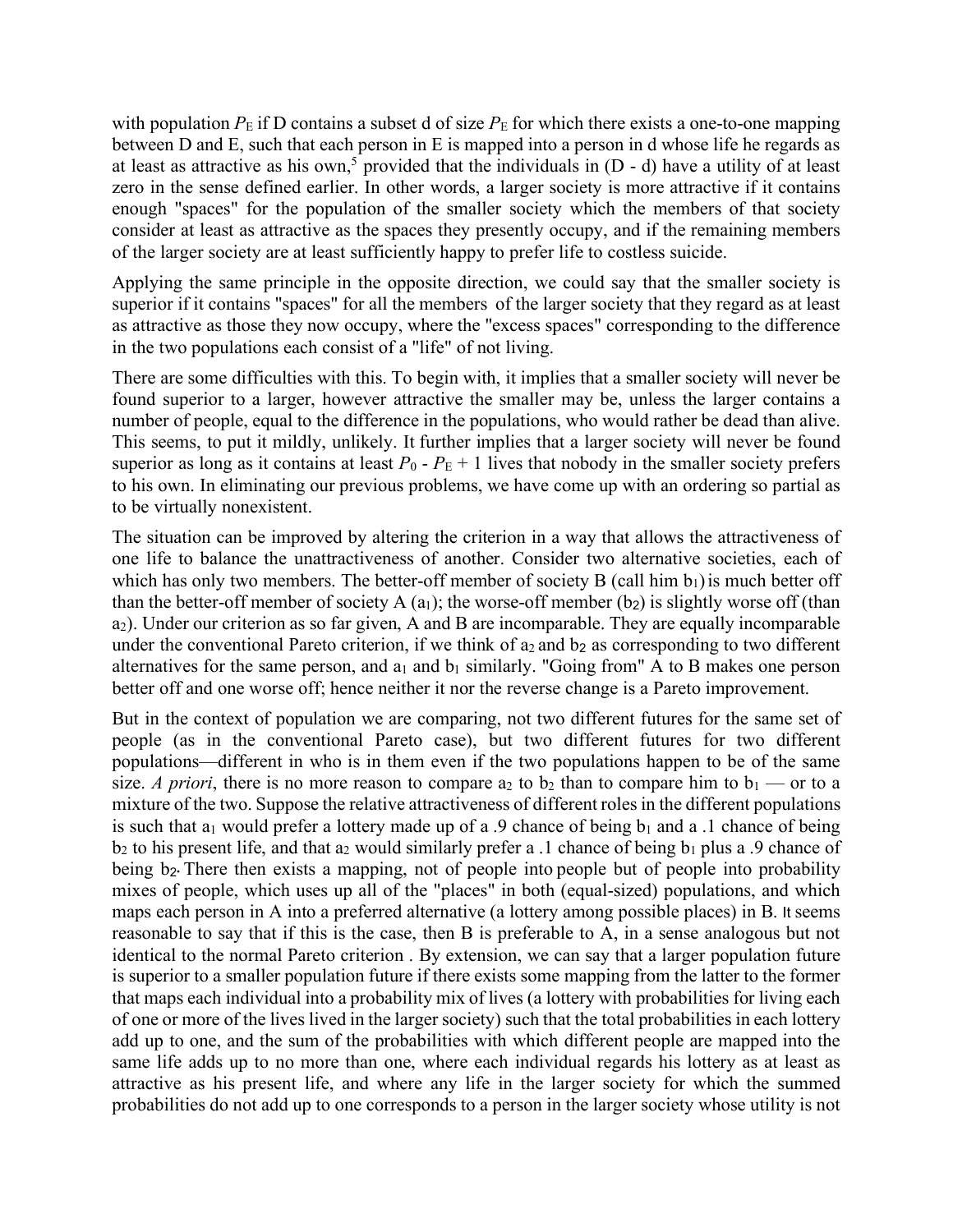less than zero, in the sense defined earlier. A smaller society is superior to a larger society in the same sense, with the "missing spaces" corresponding, as earlier, to nonexistence. Mathematically, we require that:

E is preferred to D iff  $\exists p_{ij}$ ,  $(i = 1, \ldots, P_D; j = 1, \ldots, P_E)$ such that  $\forall_i$ ,  $\Sigma_j p_{ij} U_{ij} \geq U_{i0}$ , and for some i,  $\Sigma_j p_{ij} U_{ij} > U_{i0}$ , and  $\forall_j \Sigma_i p_{ij} \leq 1$ , and  $\forall_i \Sigma_j p_{ij} \leq 1$ , and  $\forall_j$  such that  $\Sigma_i p_{ij} < 1$ ,  $U_{0j} \geq 0$ .

Here  $p_{ij}$  is the probability with which person i in D is mapped into life j in E,  $U_{ij}$  is the utility to i in D of living life j in E,  $U_{i0}$  is the utility to i in D of living his own life,  $U_{0i}$  similarly for j in E. Note that these utilities need not be interpersonally comparable.

If, however, we assume that every life has the same utility to everyone, this reduces to

E is preferred to D iff for every  $d \subset D \exists e \subset E$  such that  $\Sigma_{i \in e} U_{0i} \ge$  $\Sigma_{i \in d} U_{i0}$  and  $\text{Min}_{i \in (E-e)} U_{0i} \ge 0$  and  $|e| \le |d|$  (i.e., set of lives e in E contains no more lives than set of lives d in D).

I have now at least reduced the difficulties presented by the first attempt at a Pareto-like criterion. In order for a smaller society to be judged superior, the "surplus" members of the larger society need not all prefer nonexistence to existence; it is sufficient if enough members of that society are willing to accept some risk of nonexistence (in exchange for a probability of a much more attractive life in the smaller society if they win their gamble), so that the summed probabilities of nonexistence add up to the difference between the two populations. This is a difficult requirement, but not an impossible one, if the smaller society is sufficiently attractive. I call this the expanded Pareto criterion.<sup>6</sup>

In some ways, this criterion seems very similar to Meade's preferred alternative of total welfare, since by the definitions of Von Neumann-Morgenstern utility, the utility of a lottery is the sum of the utility of the outcomes weighted by their probabilities. The difference is that under my Paretolike criterion, lives may be mixed but not added; there is no way that two less happy people can "add up to" one happy person.

#### *B. Application*

Of the three criteria for optimal population that I have discussed, two (per capita and total utility) have been discussed elsewhere in this literature. The third (the expanded Pareto criterion) is not only (to the best of my knowledge) novel, it is also less easy to understand intuitively. The reader may find it useful to consider some hypothetical alternative futures and see how they would compare under the various criteria. For purposes of simplicity, I will assume that each life can be assigned a utility, such that a person choosing between two alternative lives will always prefer the one with the higher utility. I will further assume that these are Von Neumann-Morgenstern utilities—that is to say, they are so defined that a person choosing between two lotteries will choose that lottery for which the expected value of the utilities of the outcomes is higher. These assumptions are not essential for the criterion—it is sufficient that individuals can compare their lives to alternative lives and to lotteries among alternative lives—but they greatly simplify exposition.

Consider the alternative futures *f*, *g*, and *h* shown in Table 1. Comparing *f* and *g,* each of which has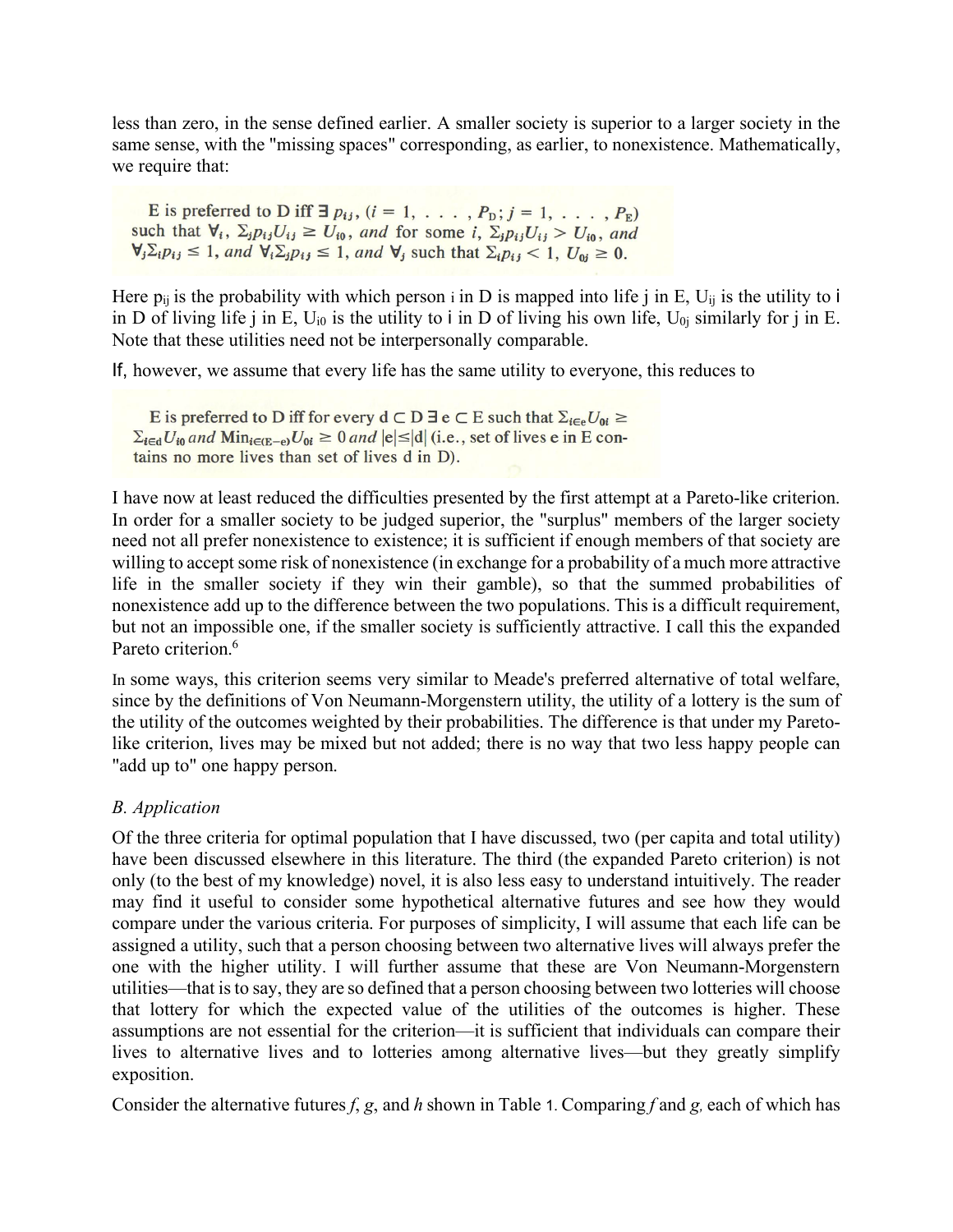a population of 3, we observe that *g* is higher in total (hence also per capita) utility. Under a conventional Pareto criterion the two are incomparable, since person 6 in *g* is worse off and person 4 is better off than anyone in *f*. To apply the expanded Pareto criterion, note that a lottery involving a 50 percent chance of being 4 and a 50 percent chance of being 6 has an expected utility of (0.5 x 7) + (0.5 x 2) = 4.5. Future *g* can be thought of as made up of two such lotteries (giving a total of 1 chance of being 4 and 1 chance of being 6) plus a certainty of being 5*.* Persons 1 and 2 would each prefer the lottery to his present state; person 3 is indifferent between his present state and becoming person 5, hence by the expanded Pareto criterion *g* is superior to *f*.

| Future           | Person         |                         |                  |                       |
|------------------|----------------|-------------------------|------------------|-----------------------|
|                  |                | <b>Utility</b>          | Total<br>utility | Per capita<br>utility |
| $\boldsymbol{f}$ | $\mathbf{1}$   | $\overline{3}$          | 9                | 3                     |
|                  | $\overline{2}$ | $\overline{\mathbf{3}}$ |                  |                       |
|                  | $\mathfrak{Z}$ | $\overline{\mathbf{3}}$ |                  |                       |
| $\boldsymbol{g}$ | $\overline{4}$ | 7                       | 12               | $\overline{4}$        |
|                  | $\mathfrak{H}$ | $\overline{3}$          |                  |                       |
|                  | 6              | $\overline{2}$          |                  |                       |
| $\boldsymbol{h}$ | 7              | 6                       | 14               | 2.8                   |
|                  | 8              | $\overline{3}$          |                  |                       |
|                  | 9              | $\overline{2}$          |                  |                       |
|                  | $10\,$         | $\overline{2}$          |                  |                       |
|                  | $11\,$         |                         |                  |                       |
|                  |                |                         |                  |                       |

*Table 1.* Comparison of Futures

What about *h*? In terms of total utility, it is the best of all; in terms of per capita utility, it is the worst. To apply the expanded Pareto criterion for comparison of *h* with *f*, note that a lottery consisting of a 50 percent chance of being 7 and a 50 percent chance of being 9 has an expected utility of  $(0.5 \times 6) + (0.5 \times 2) = 4$ . Persons 1 and 2 would each prefer one such lottery to his present condition; person 3 is indifferent between his present position and "being" person 8. We hence have a mapping that maps each person in *f* into a life or lottery of lives that he regards as at least as good as his own, and at least one person (actually two) into a life or lottery of lives that he prefers to his own. The remaining lives in *h* (10 and 11), which nobody from *f* is being mapped into, have utility greater than zero, hence persons 10 and 11 ''are better off alive than dead'' and their presence in *h* cannot be held to make it a worse future than if they did not exist. So, by the expanded Pareto criterion, *h* is better than *f*.

In comparing *h* to *g*, on the other hand, we note that there is no way to construct three lives or lotteries of lives in *h* (remembering that each life can be used only once) that 4, 5, and 6 would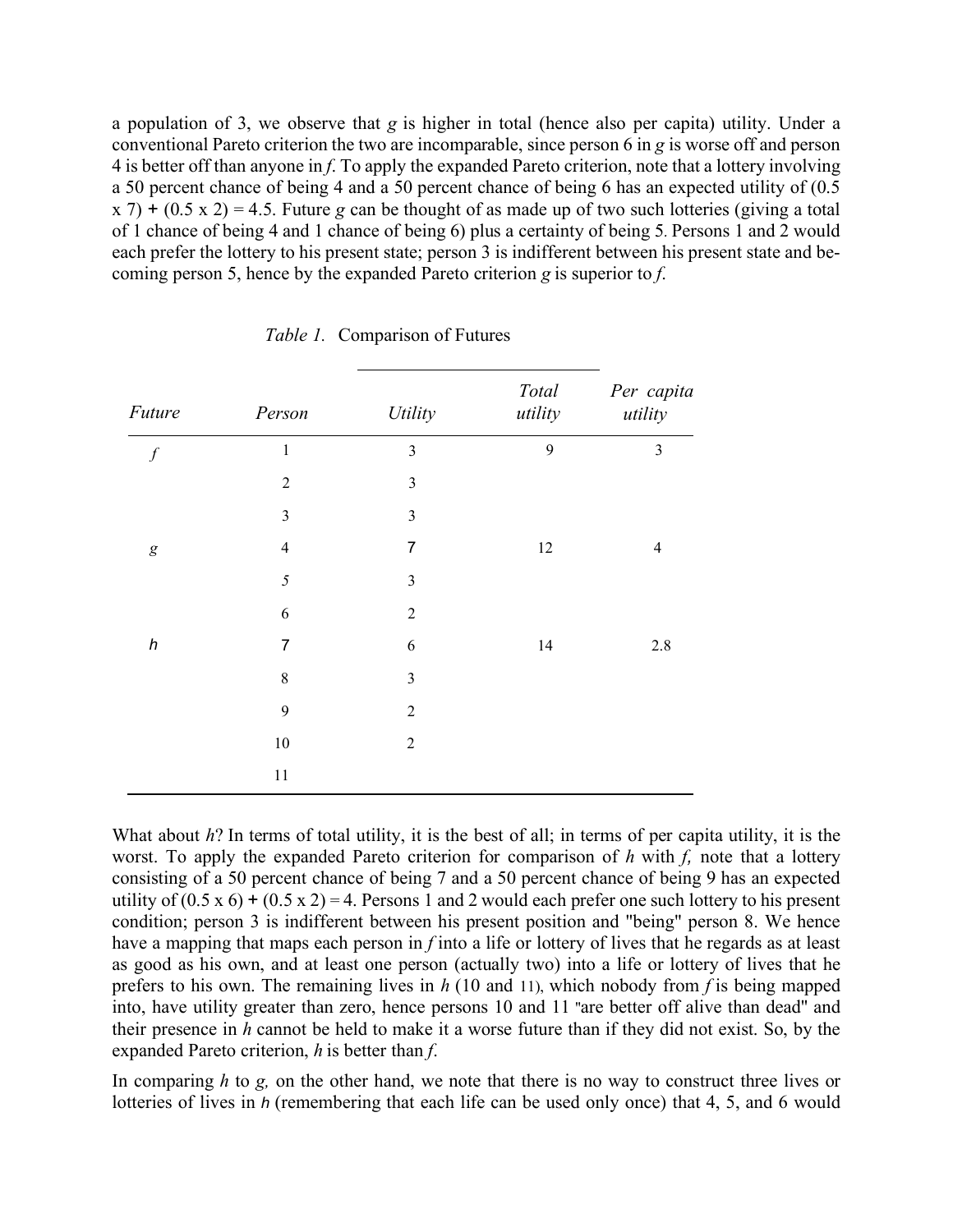prefer to their own. There is also no way to transfer the population of *h* into the lives of *g* with satisfaction for all concerned. Persons 8 and 9 would be willing to take lives 5 and 6, respectively, and person 7 would prefer life 4 to his own. But that would leave 10 and 11 with no choice but nonexistence, which they do *not* prefer to their present circumstances. Nor is there any way of combining the lives of *g* (including two "empty spaces"—call them 6' and 6", each a life of nonexistence with utility zero) to give a set of lotteries that the inhabitants of *h* would all be willing to exchange for their present lives. Hence *g* and *h* are incomparable under the expanded Pareto criterion.

#### *C. Multiple Generations*

So far this discussion has been put in terms of comparing two futures as if they were future instants; while we have considered people living lives (which presumably takes time to do), we have not explicitly considered that the population that is being optimized consists not of those alive at some instant but of the entire path of population from the present to the end of time, i.e., the entire set of people who will ever live.7 If we do so, we see another disadvantage of the per capita criterion in comparison with either of the other alternatives. If we are to average over the people alive at any one time, surely we should also average over those who live at different times, and it is then that grand average that is to be maximized. If we include in our average all who have ever lived, there is a strong case for trying to make future populations large; even if their members are not very well off, they are probably better off than the approximately 55 billion people who have already lived and died, $8$  so increasing their numbers is likely to pull up the average. If we do not include those already dead, we have a criterion that changes at every instant; we may correctly maximize the average today and be told, 50 years hence, that we acted wrongly; by *their* criterion, the welfare of those who lived in the intervening period should be given no weight at all.

It is also interesting to note that if our criterion is the average welfare of everyone who will ever live, another objective suggested by some—the survival of our species—is not obviously desirable. If future survival must be purchased at the cost of present abstention, why should we want it? Why not burn up our resources in one burst of glory, providing a high level of utility for ourselves and our children and arranging, by appropriate contraceptive measures, that they will have no children to pay the bill? If, as many now argue, the reduction of the spatial extension of our species is entirely unobjectionable—hence desirable if it implies any increase at all in the average welfare of its members—the same ought to be true of its temporal extension as well.

### **IV. GENERAL CONDITIONS ON OPTIMALITY CRITERIA**

Having discussed some specific optimality criteria for population, it is worth asking, in the spirit of the "social welfare function" approach, what general conditions any such criterion ought to meet. I begin by defining a "future" as a set of lives to be lived, including a complete description of all facts relevant to those lives. An optimality criterion is then an ordering (partial or complete) of futures, or in other words a set of ordered pairs (*f*,*g*) where *f* and *g* are different futures. If such an ordering includes the pair (*f*,*g*) we will say that f "is at least as desirable as" *g.* If it also includes  $(g, f)$  we will say that f "is equivalent to"  $g$ ; if it does not include  $(g, f)$  we will say that *f* "is preferred to" *g*. If the ordering contains neither  $(f, g)$  (*g,f*) we will say that *f* and *g* "are incomparable" (under that ordering).

The first condition one might expect such an ordering to meet is transitivity; if *f* is at least as desirable as *g* and *g* is at least as desirable as *h*, then *f* is at least as desirable as *h*. This is necessary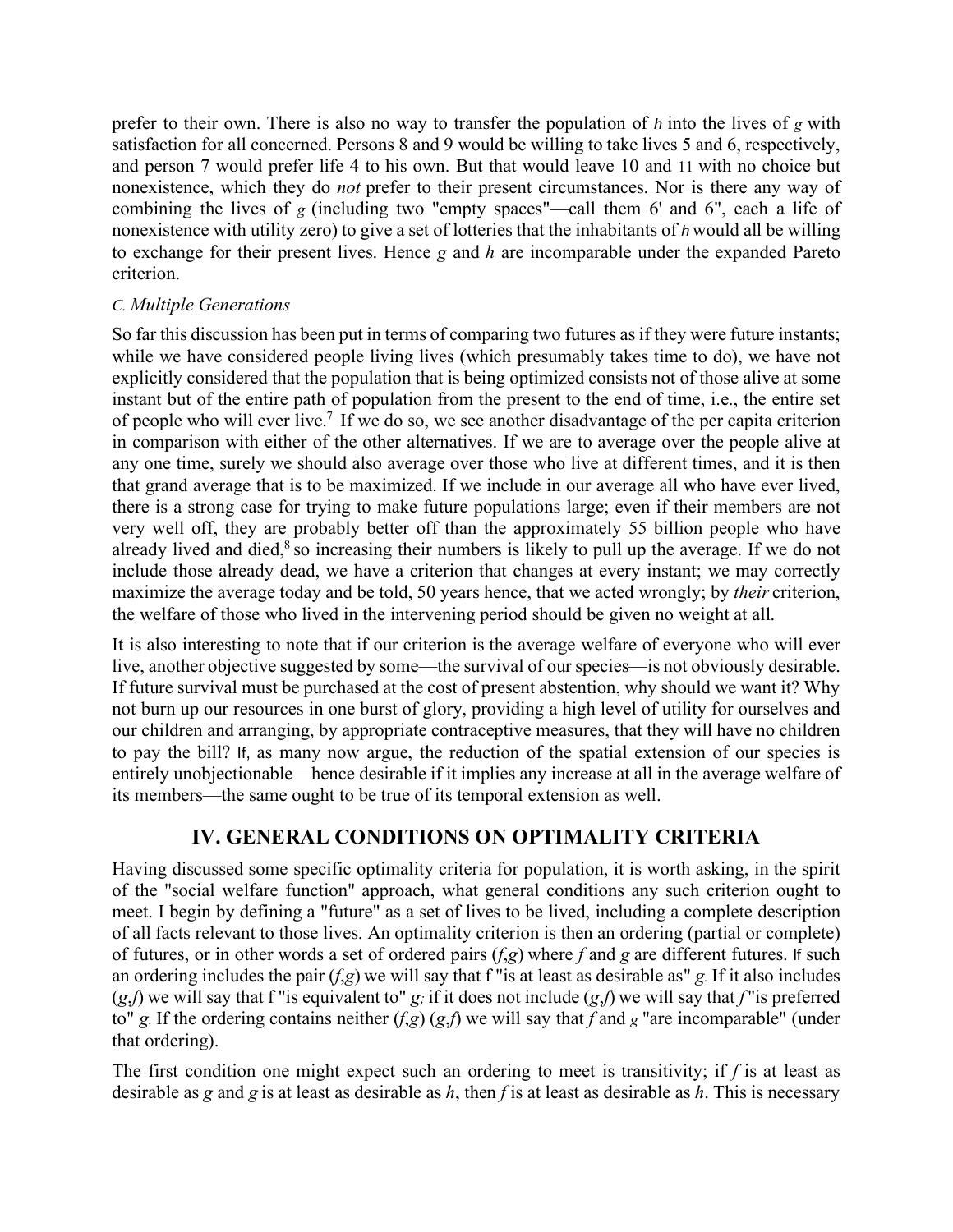in order to make the ordering correspond to our normal intuitive ideas about "as good as," "better than," and so forth. It has the further useful consequence that cycles are impossible: a set of futures *f*, *g*, and *h* such that *f* is preferred to *g*, *g* is preferred to *h*, and *h* is preferred to *f* must violate transitivity.

A second condition that seems reasonable is that the ordering be what Nozick (1974:209) calls "aggregative" and Sen (1973:39-41) "additively separable.'' To see what this means, consider decomposing a future (containing, say, 5 lives) into two subfutures (say, 2 lives and 3 lives). Since each subfuture is itself a future, it must include a description of all facts relevant to the lives it contains, hence a future containing, say, lives *a* and *b*, must also include a *description* of lives *c*, *d*, and *e*, insofar as they affect *a* and *b .* One may perhaps think of such a subfuture as a future in which *a* and *b* exist as people, while *c*, *d*, and *e* are robots, identical to people insofar as any effect they have on *a* and *b*, but of no normative significance in themselves. A "partitioning" of a future is then a set of subfutures in which each life of that future appears once and only once. A "natural partitioning" is one none of whose subfutures contains a description of any life included in any other of its subfutures; in other words, it partitions the future into sets of lives that in fact do not interact with each other - as in the desert island example given earlier.

An ordering is aggregative if and only if, for any two futures *f* and *g*, if *f* and *g* can each be partitioned (into  $f_1$ ,  $f_2$ , ...,  $f_n$ ;  $g_1$ ,  $g_2$ , ...,  $g_n$ ) in such a way that for each i,  $f_i$  is at least as attractive as *g*i, then f is at least as attractive as g. And if for each i, *f*<sup>i</sup> is at least as attractive as *g*i, and for some i  $f_i$  is preferred to  $g_i$ , then f is preferred to g.

These two conditions correspond reasonably well to some of those conventionally applied to social welfare function. I would like to add one more condition of a rather different nature, which I call "microrationality.'' It is that the criterion that is to be applied to judging entire futures be one that people in fact apply, at least approximately, in judging that part of the future most relevant to themselves, i.e. the lives of themselves, those near and dear to them, and their descendants. There are two arguments for requiring this. The first is that in constructing such a criterion we are trying to generalize our normative intuitions; we feel that certain principles are appropriate in dealing with those we know and care about, and since we have no reason to believe that those we know and care about are in fact any different from other people, we believe that ideally those principles should somehow be broadened to include everyone.

The second argument is methodological rather than philosophical. In constructing optimality criteria (whether for different populations, or more conventionally for different alternatives for the same population) we usually find ourselves trying to maximize something (total utility, for instance) that we have no possible way of measuring. This seems at first impossible; if we cannot measure what total utility would be under each of several alternatives and compare them in order to choose the best, how can we make any use of the criterion "maximize total utility" (or any other such criterion)? The conventional solution is to choose a criterion that in some approximation (no externalities or zero transaction costs for the conventional Pareto criterion, for instance) is automatically maximized by the separate decisions of the individual actors. We then observe in what respects the real world deviates from that approximation and take actions that either remove the deviations or compensate for them (effluent taxes to compensate for externality effects of pollution, for example). In this way, we can hope to move the world closer to optimality without ever having to measure the quantity we are trying to optimize.<sup>9</sup> It is possible, of course, that there is a "morally correct" criterion for optimum population and that this criterion is not microrational. What this argument suggests is that if this is so, this criterion is unlikely to be very useful for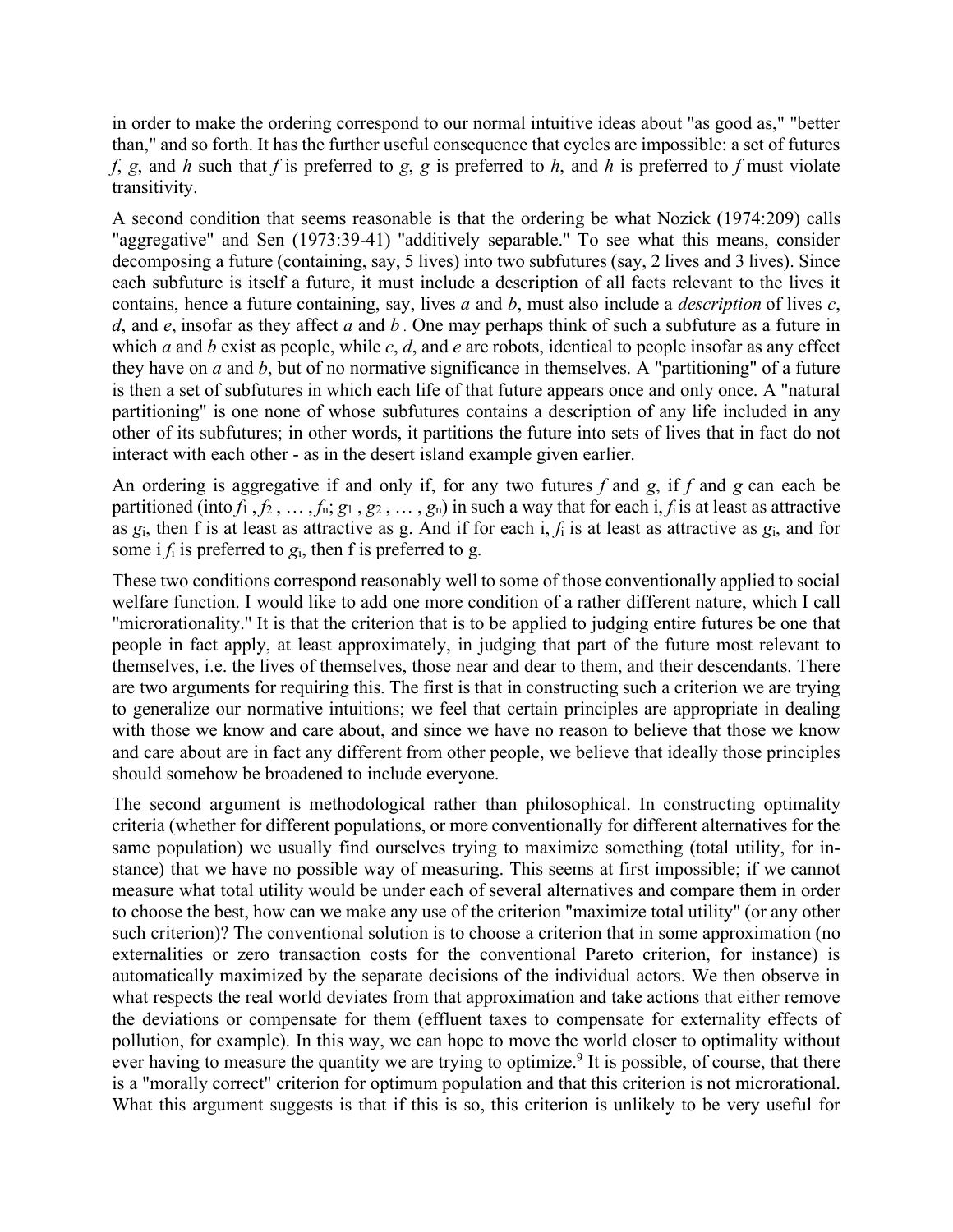generating policy recommendations. It may therefore be prudent, in trying to construct a criterion, to limit ourselves to those that are microrational as well as transitive and aggregative.

Of the criteria we have considered, both per capita and total utility are obviously transitive. In order for the expanded Pareto criterion to be transitive, we must assume that in deciding whether or not I prefer my present life to some life (or lottery of lives) in a hypothetical alternative future, I can abstract away from the particular tastes I actually have and make the decision in some "objective" fashion. Otherwise it would be possible for person *i* in future *f* to prefer life *j* in future *g* to his own, for person *j* in *g* to prefer life *k* in future *h* to his own, and for person *k* in future *h* to prefer life *i* in future *f* to his own—each of the three having, of course , different tastes. Supposing that each of the three alternative futures has a population of one, *h* is then preferred to *g*, *g* is preferred to *f*, and *f* is preferred to *h*, which contradicts transitivity. We must therefore assume, in order to guarantee transitivity, that the comparison among lives can be done in some way independent of which person is doing it.

Are the criteria we have considered aggregative? Per capita utility is not (this is the point of Meade's criticism). Total utility and the expanded Pareto criterion are. Are they microrational? Casual examination of individual reproductive behavior suggests that it is not aimed at maximizing the total utility of parents plus descendants (my previous discussion of that criterion suggests that doing so would probably involve raising the reproduction rate to its biological maximum), hence that criterion is not microrational; it is at least arguable that both maximization of per capita utility (remembering that up to some point additional children may raise the utility of their parents even if by diluting the pool of resources available to the family, they lower that of their siblings) and the expanded Pareto criterion are.

#### **APOLOGIA**

To many readers, especially those who are not economists, this article may seem both irrelevant and flippant, with its discussions of zero utility, suicide points, and the desirability or otherwise of killing off most of the human race. I can only protest that ideas do have consequences, and different ideas have different consequences. If we accept, as I believe we should not, a criterion that views every below average life as presumptively evil, entitled to exist only if it pays its way by providing some benefit to offset the "harm" it does by lowering the general average, we will be led to conclusions that are, I think, both morally and intellectually indefensible.

#### **REFERENCES**

Becker, Gary. 1976. *The Economic Approach to Human Behavior.* Chicago: University of Chicago Press.

- Friedman, David. 1972. *Laissez-Faire in Population: The Least Bad Solution.* New York: An Occasional Paper of the Population Council.
- Meade, J.E. 1955. *Trade and Welfare.* London: Oxford University Press.
- Meade, J.E. 1967. Population explosion: the standard of living and social conflict. *The Economic Journal* 77:233- 256.
- Ng, Yew-Kwang. 1975. Bentham or Bergson? Finite sensibility, utility functions and social welfare functions. *Review of Economic Studies 42:545 - 569.*

Nozick, Robert. 1974. *Anarchy, State and Utopia.* New York: Basic Books, Inc.

Sen, Amartya. 1973. *On Economic Inequality.* Oxford: Clarendon Press.